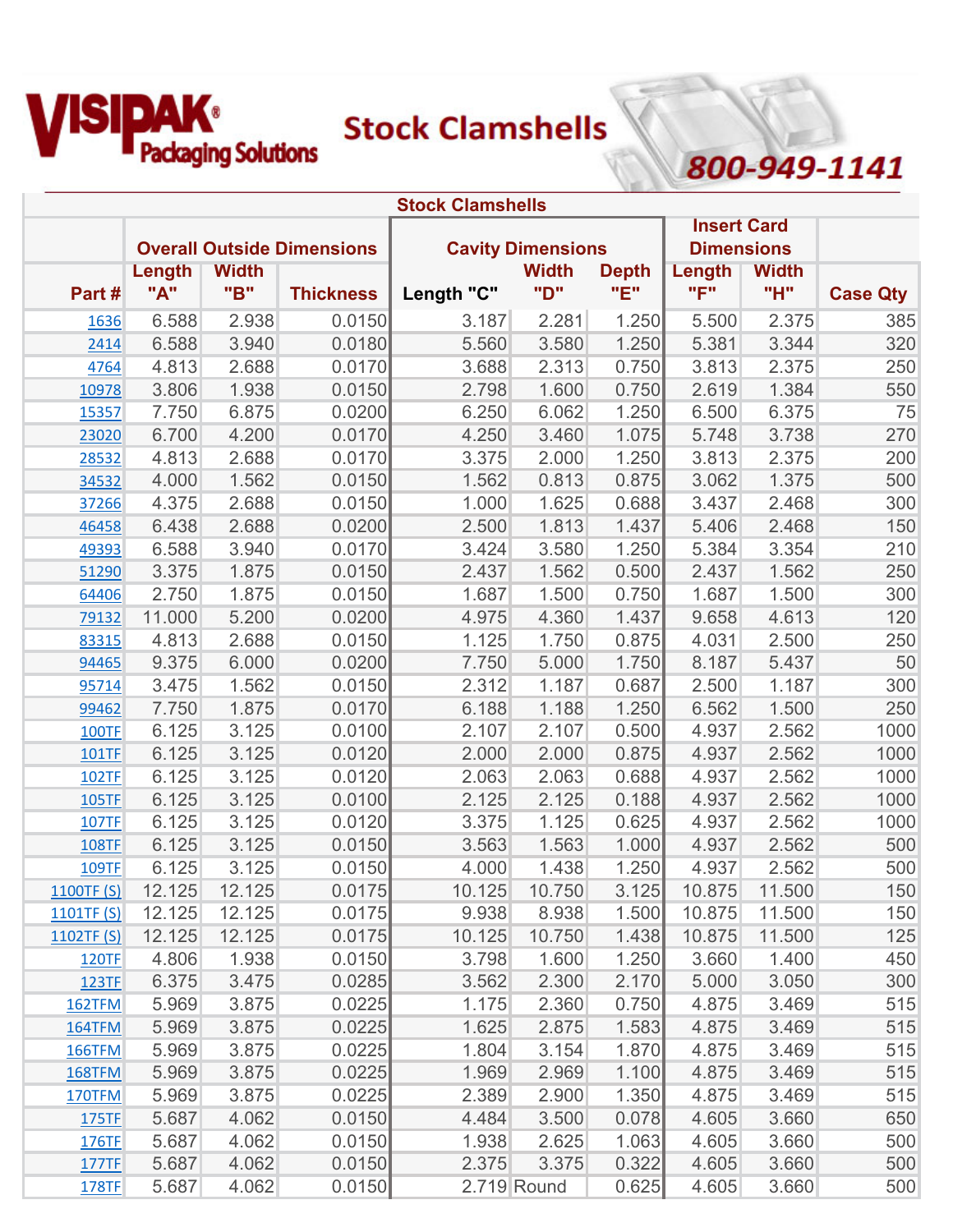|                | <b>Stock Clamshells</b> |              |                                   |            |                          |              |                    |              |                 |  |  |  |
|----------------|-------------------------|--------------|-----------------------------------|------------|--------------------------|--------------|--------------------|--------------|-----------------|--|--|--|
|                |                         |              |                                   |            |                          |              | <b>Insert Card</b> |              |                 |  |  |  |
|                |                         |              | <b>Overall Outside Dimensions</b> |            | <b>Cavity Dimensions</b> |              | <b>Dimensions</b>  |              |                 |  |  |  |
|                | Length                  | <b>Width</b> |                                   |            | <b>Width</b>             | <b>Depth</b> | Length             | <b>Width</b> |                 |  |  |  |
| Part#          | "A"                     | "B"          | <b>Thickness</b>                  | Length "C" | "D"                      | "E"          | "F"                | "H"          | <b>Case Qty</b> |  |  |  |
| 179TF          | 5.687                   | 4.062        | 0.0150                            | 1.969      | 2.688                    | 1.375        | 4.605              | 3.660        | 500             |  |  |  |
| <b>180TF</b>   | 5.687                   | 4.062        | 0.0150                            | 2.188      | 2.563                    | 0.800        | 4.605              | 3.660        | 500             |  |  |  |
| <b>181TF</b>   | 5.687                   | 4.062        | 0.0150                            | 2.250      | 3.406                    | 0.800        | 4.605              | 3.660        | 500             |  |  |  |
| 200TF (S)      | 7.437                   | 3.625        | 0.0150                            | 2.938      | 2.563                    | 1.000        | 6.437              | 3.140        | 500             |  |  |  |
| <b>2010CTM</b> | 6.100                   | 3.725        | 0.2250                            | 0.944      | 1.313                    | 1.200        |                    |              | 650             |  |  |  |
| <b>201TF</b>   | 7.437                   | 3.625        | 0.0150                            | 6.031      | 2.063                    | 1.031        | 6.437              | 3.140        | 500             |  |  |  |
| <b>2020CTM</b> | 7.813                   | 5.969        | 0.0225                            | 0.825      | 1.575                    | 1.250        |                    |              | 155             |  |  |  |
| <b>202TF</b>   | 7.437                   | 3.625        | 0.0150                            | 2.688      | 2.469                    | 1.250        | 6.437              | 3.140        | 500             |  |  |  |
| <b>2030CTM</b> | 8.375                   | 3.938        | 0.0225                            |            |                          | 1.150        |                    |              | 350             |  |  |  |
| <b>203TF</b>   | 7.437                   | 3.625        | 0.0150                            |            | 2.625 Round              | 1.000        | 6.437              | 3.140        | 500             |  |  |  |
| <b>2040CTM</b> | 9.156                   | 5.000        | 0.1900                            |            |                          | 0.750        |                    |              | 275             |  |  |  |
| <b>204TF</b>   | 7.437                   | 3.625        | 0.0150                            | 4.688      | 2.188                    | 1.000        | 6.437              | 3.140        | 500             |  |  |  |
| <b>2050CTM</b> | 5.063                   | 5.938        | 0.0125                            |            |                          | 0.420        |                    |              | 480             |  |  |  |
| <b>205TF</b>   | 7.437                   | 3.625        | 0.0150                            | 5.688      | 2.313                    | 1.125        | 6.437              | 3.140        | 500             |  |  |  |
| <b>2060CTM</b> | 5.490                   | 4.125        | 0.0250                            |            |                          |              | 4.500              | 3.688        | 380             |  |  |  |
| <b>206TF</b>   | 7.437                   | 3.625        | 0.0200                            | 4.688      | 2.313                    | 1.312        | 6.437              | 3.140        | 500             |  |  |  |
| <b>2070CTM</b> | 7.437                   | 3.625        | 0.0150                            | 6.062      | 2.797                    | 0.750        | 6.437              | 3.140        | 400             |  |  |  |
| 207TF (P)      | 7.437                   | 3.625        | 0.0200                            | 1.250      | 1.250                    | 1.500        | 6.437              | 3.140        | 500             |  |  |  |
| <b>208TF</b>   | 7.437                   | 3.625        | 0.0150                            | 3.625      | 1.813                    | 1.101        | 6.437              | 3.140        | 500             |  |  |  |
| 209TF          | 7.437                   | 3.625        | 0.0150                            | 2.938      | 2.625                    | 0.500        | 6.437              | 3.140        | 500             |  |  |  |
| <b>210TF</b>   | 7.437                   | 3.625        | 0.0150                            | 2.563      | 2.000                    | 1.055        | 6.437              | 3.140        | 500             |  |  |  |
| <b>211TF</b>   | 7.437                   | 3.625        | 0.0200                            | 4.000      | 2.281                    | 1.375        | 6.437              | 3.140        | 500             |  |  |  |
| <b>212TF</b>   | 7.437                   | 3.625        | 0.0200                            | 5.063      | 1.156                    | 1.375        | 6.437              | 3.140        | 500             |  |  |  |
| 213TF          | 7.437                   | 3.625        | 0.0150                            | 4.031      | 2.063                    | 0.250        | 6.437              | 3.140        | 500             |  |  |  |
| <b>214TF</b>   | 7.437                   | 3.625        | 0.0150                            | 5.313      | 0.813                    | 0.625        | 6.437              | 3.140        | 500             |  |  |  |
| 215TF          | 7.437                   | 3.625        | 0.0150                            | 3.094      | 2.750                    | 0.500        | 6.437              | 3.140        | 500             |  |  |  |
| 240TFM         | 7.535                   | 3.680        | 0.0190                            | 4.023      | 2.898                    | 0.938        | 6.473              | 3.118        | 320             |  |  |  |
| <b>241TFM</b>  | 7.535                   | 3.680        | 0.0190                            | 5.239      | 2.169                    | 0.750        | 6.473              | 3.118        | 320             |  |  |  |
| 242TFM         | 7.535                   | 3.680        | 0.0190                            | 3.719      | 2.719                    | 1.250        | 6.473              | 3.118        | 320             |  |  |  |
| <b>243TFM</b>  | 7.535                   | 3.680        | 0.0190                            | 3.719      | 2.719                    | 0.750        | 6.473              | 3.118        | 320             |  |  |  |
| 244TFM         | 7.535                   | 3.680        | 0.0190                            | 5.917      | 2.258                    | 1.097        | 6.473              | 3.118        | 320             |  |  |  |
| 245426         | 5.063                   | 1.562        | 0.0240                            | 4.000      | 1.187                    | 1.125        | 4.062              | 1.187        | 350             |  |  |  |
| 251523         | 3.806                   | 1.938        | 0.0150                            | 1.195      | 1.600                    | 0.750        | 2.647              | 1.411        | 500             |  |  |  |
| 261TF          | 8.000                   | 3.438        | 0.0150                            | 5.750      | 2.188                    | 1.250        | 6.937              | 2.968        | 500             |  |  |  |
| <b>262TF</b>   | 8.000                   | 3.438        | 0.0150                            | 5.313      | 2.375                    | 1.000        | 6.937              | 2.968        | 500             |  |  |  |
| 275TF          | 7.000                   | 5.000        | 0.0150                            | 3.188      | 3.188                    | 1.750        | 5.750              | 4.343        | 400             |  |  |  |
| 276TF          | 7.000                   | 5.000        | 0.0150                            |            | 3.813 Round              | 0.875        | 5.750              | 4.343        | 400             |  |  |  |
| 277TF(S)       | 7.000                   | 5.000        | 0.0200                            | 4.250      | 3.875                    | 2.000        | 5.750              | 4.343        | 400             |  |  |  |
| <b>278TF</b>   | 7.000                   | 5.000        | 0.0200                            | 4.250      | 3.625                    | 1.500        | 5.750              | 4.343        | 400             |  |  |  |
| 279TF          | 7.000                   | 5.000        | 0.0150                            | 1.375      | 3.063                    | 0.236        | 5.750              | 4.343        | 400             |  |  |  |
| <b>281TF</b>   | 7.000                   | 5.000        | 0.0200                            |            | 3.219 Round              | 1.866        | 5.750              | 4.343        | 400             |  |  |  |
| 282TF (S2)     | 7.000                   | 5.000        | 0.0200                            | 2.594      | 3.625                    | 2.875        | 5.750              | 4.343        | 400             |  |  |  |
| 283TF (S2)     | 7.000                   | 5.000        | 0.0200                            | 2.313      | 3.375                    | 2.500        | 5.750              | 4.343        | 350             |  |  |  |
| <b>284TF</b>   | 7.000                   | 5.000        | 0.0150                            | 2.844      | 3.125                    | 1.000        | 5.750              | 4.343        | 400             |  |  |  |
| <b>285TF</b>   | 7.000                   | 5.000        | 0.0150                            | 2.125      | 1.688                    | 0.316        | 5.750              | 4.343        | 400             |  |  |  |
|                |                         |              |                                   |            |                          |              |                    |              |                 |  |  |  |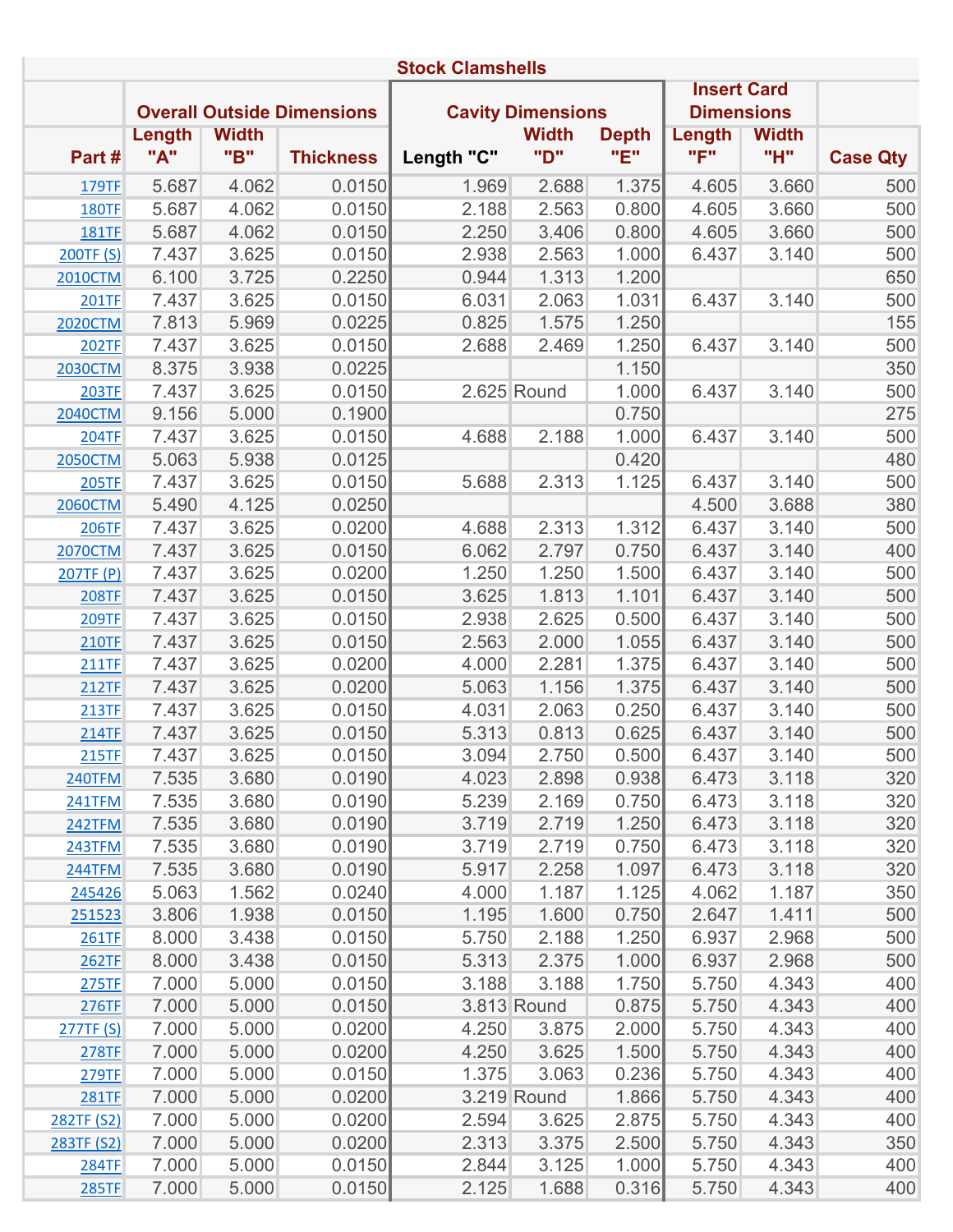|                  | <b>Stock Clamshells</b> |              |                                   |            |                          |              |                    |              |                 |  |  |  |
|------------------|-------------------------|--------------|-----------------------------------|------------|--------------------------|--------------|--------------------|--------------|-----------------|--|--|--|
|                  |                         |              |                                   |            |                          |              | <b>Insert Card</b> |              |                 |  |  |  |
|                  |                         |              | <b>Overall Outside Dimensions</b> |            | <b>Cavity Dimensions</b> |              | <b>Dimensions</b>  |              |                 |  |  |  |
|                  | Length                  | <b>Width</b> |                                   |            | <b>Width</b>             | <b>Depth</b> | Length             | <b>Width</b> |                 |  |  |  |
| Part#            | "A"                     | "B"          | <b>Thickness</b>                  | Length "C" | "ם"                      | "E"          | "F"                | "H"          | <b>Case Qty</b> |  |  |  |
| <b>286TF</b>     | 7.000                   | 5.000        | 0.0150                            |            |                          |              | 5.750              | 4.343        | 500             |  |  |  |
| <b>287TF</b>     | 7.000                   | 5.000        | 0.0200                            | 2.594      | 3.656                    | 1.438        | 5.750              | 4.343        | 400             |  |  |  |
| 291062           | 4.375                   | 1.875        | 0.0170                            | 3.437      | 1.562                    | 0.500        | 3.437              | 1.562        | 450             |  |  |  |
| 291TF            | 9.062                   | 4.375        | 0.0150                            | 7.063      | 0.813                    | 0.500        | 7.937              | 3.812        | 400             |  |  |  |
| <b>292TF</b>     | 9.062                   | 4.375        | 0.0200                            | 4.688      | 1.875                    | 2.177        | 7.937              | 3.812        | 250             |  |  |  |
| <b>293TF</b>     | 9.062                   | 4.375        | 0.0150                            | 6.406      | 3.188                    | 0.400        | 7.937              | 3.812        | 400             |  |  |  |
| <b>294TF</b>     | 9.062                   | 4.375        | 0.0150                            | 6.188      | 3.031                    | 0.900        | 7.937              | 3.812        | 400             |  |  |  |
| 299TFM           | 9.220                   | 7.000        | 0.0200                            | 4.960      | 5.630                    | 1.750        | 7.345              | 6.372        | 450             |  |  |  |
| 300TF (S2)       | 6.562                   | 7.562        | 0.0150                            | 5.062      | 6.750                    | 1.685        | 5.406              | 7.125        | 250             |  |  |  |
| 301TF (S2)       | 6.562                   | 7.562        | 0.0150                            | 4.750      | 6.438                    | 2.419        | 5.406              | 7.125        | 250             |  |  |  |
| 302TF (S2)       | 6.562                   | 7.562        | 0.0175                            | 4.750      | 6.438                    | 3.469        |                    |              | 250             |  |  |  |
| 303TF (S)        | 6.562                   | 7.562        | 0.0150                            | 4.750      | 6.438                    | 1.469        | 5.406              | 7.125        | 250             |  |  |  |
| <b>304TF</b>     | 6.562                   | 7.562        | 0.0175                            | 4.531      | 6.188                    | 2.000        | 5.406              | 7.125        | 250             |  |  |  |
| 305TF            | 6.562                   | 7.562        | 0.0150                            | 5.063      | 5.063                    | 0.500        | 5.406              | 7.125        | 250             |  |  |  |
| 322289           | 6.375                   | 2.687        | 0.0200                            | 5.312      | 2.312                    | 0.875        | 5.312              | 2.250        | 200             |  |  |  |
| 326374           | 4.375                   | 2.688        | 0.0150                            | 1.250      | 1.750                    | 1.000        | 3.437              | 2.468        | 300             |  |  |  |
| 341719           | 5.625                   | 2.875        | 0.0200                            | 2.688      | 1.875                    | 1.750        | 4.594              | 2.688        | 150             |  |  |  |
| <b>350TFM</b>    | 9.500                   | 4.975        | 0.0200                            | 4.811      | 3.421                    | 1.080        | 8.438              | 4.538        | 240             |  |  |  |
| 351TFM           | 9.500                   | 4.975        | 0.0200                            | 6.078      | 2.578                    | 1.500        | 8.438              | 4.538        | 240             |  |  |  |
| 375TF            | 9.688                   | 3.562        | 0.0150                            | 4.563      | 2.500                    | 1.000        | 8.500              | 3.083        | 400             |  |  |  |
| 376TF            | 9.688                   | 3.562        | 0.0150                            | 4.563      | 2.500                    | 1.313        | 8.500              | 3.083        | 400             |  |  |  |
| <b>377TF</b>     | 9.688                   | 3.562        | 0.0180                            | 6.375      | 2.250                    | 1.625        | 8.500              | 3.083        | 400             |  |  |  |
| <b>378TF</b>     | 9.688                   | 3.562        | 0.0180                            | 6.875      | 1.000                    | 1.125        | 8.500              | 3.083        | 400             |  |  |  |
| 379TF            | 9.688                   | 3.562        | 0.0200                            | 5.750      | 2.000                    | 2.172        | 8.500              | 3.083        | 400             |  |  |  |
| 391TF (S)        | 8.375                   | 3.875        | 0.0200                            | 5.062      | 2.000                    | 1.560        | 7.890              | 3.264        | 400             |  |  |  |
| <b>392TF (S)</b> | 8.375                   | 3.875        | 0.0200                            | 4.625      | 2.375                    | 1.700        | 7.890              | 3.264        | 350             |  |  |  |
| 393TF            | 8.375                   | 3.875        | 0.0150                            | 4.250      | 2.187                    | 0.807        | 7.890              | 3.264        | 400             |  |  |  |
| <b>394TF</b>     | 8.375                   | 3.875        | 0.0150                            | 5.000      | 2.562                    | 0.858        | 7.890              | 3.264        | 400             |  |  |  |
| <b>395TF</b>     | 8.375                   | 3.875        | 0.0150                            | 5.250      | 2.687                    | 1.281        | 7.890              | 3.264        | 400             |  |  |  |
| 397609           | 4.000                   | 1.562        | 0.0170                            | 2.937      | 1.250                    | 1.000        | 3.000              | 1.250        | 600             |  |  |  |
| 398294           | 5.587                   | 2.938        | 0.0170                            | 2.674      | 2.580                    | 2.000        | 4.381              | 2.344        | 300             |  |  |  |
| 400TF            | 8.250                   | 4.938        | 0.0200                            |            | 3.313 Round              | 1.125        | 7.125              | 4.343        | 300             |  |  |  |
| 401TF            | 8.250                   | 4.938        | 0.0200                            | 5.563      | 2.250                    | 1.375        | 7.125              | 4.343        | 300             |  |  |  |
| 402TF            | 8.250                   | 4.938        | 0.0200                            | 5.438      | 2.094                    | 2.000        | 7.125              | 4.343        | 300             |  |  |  |
| 403TF            | 8.250                   | 4.938        | 0.0200                            | 6.375      | 3.625                    | 1.300        | 7.125              | 4.343        | 300             |  |  |  |
| 404TF (S)        | 8.250                   | 4.938        | 0.0200                            | 6.250      | 3.563                    | 1.625        | 7.125              | 4.343        | 300             |  |  |  |
| 405TF            | 8.250                   | 4.938        | 0.0150                            | 4.750      | 3.063                    | 1.688        | 7.125              | 4.343        | 300             |  |  |  |
| 406TF (S)        | 8.250                   | 4.938        | 0.0200                            | 6.250      | 3.563                    | 2.925        | 7.125              | 4.343        | 300             |  |  |  |
| 407TF (S)        | 8.250                   | 4.938        | 0.0200                            | 3.500      | 3.500                    | 1.625        | 7.125              | 4.343        | 300             |  |  |  |
| 408TF            | 8.250                   | 4.938        | 0.0200                            | 5.594      | 3.188                    | 0.625        | 7.125              | 4.343        | 300             |  |  |  |
| 409TF (S)        | 8.250                   | 4.938        | 0.0200                            | 5.563      | 3.188                    | 1.625        | 7.125              | 4.343        | 300             |  |  |  |
| 410TF (S)        | 8.250                   | 4.938        | 0.0200                            | 5.563      | 3.188                    | 2.250        | 7.125              | 4.343        | 300             |  |  |  |
| 411TF            | 8.250                   | 4.938        | 0.0150                            | 6.094      | 3.625                    | 0.625        | 7.125              | 4.343        | 300             |  |  |  |
| 412TF            | 8.250                   | 4.938        | 0.0200                            | 4.000      | 2.250                    | 1.375        | 7.125              | 4.343        | 300             |  |  |  |
| 413TF            | 8.250                   | 4.938        | 0.0150                            | 3.938      | 1.813                    | 0.563        | 7.125              | 4.343        | 300             |  |  |  |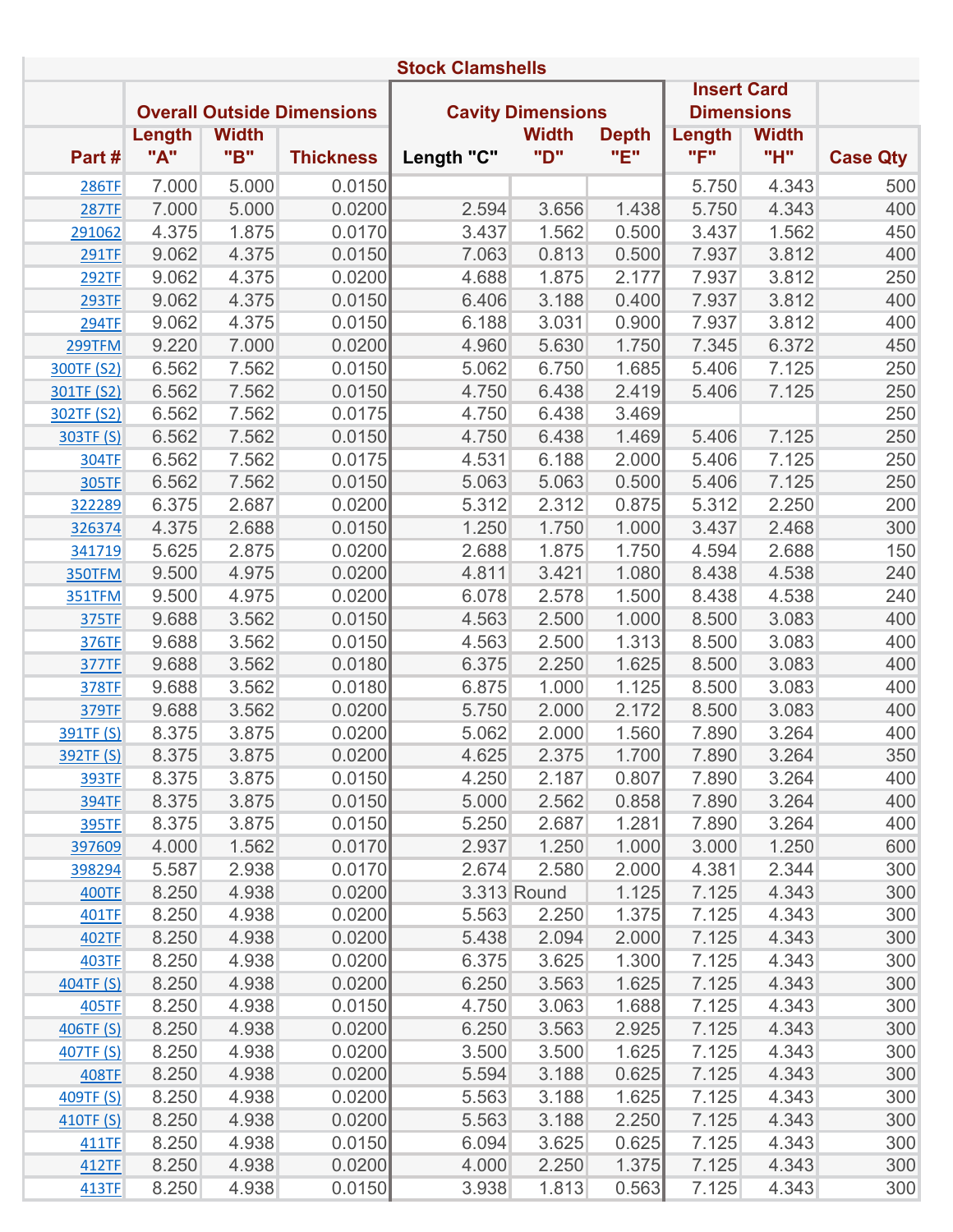|                  | <b>Stock Clamshells</b> |              |                                   |            |                          |              |                    |              |                 |  |  |  |
|------------------|-------------------------|--------------|-----------------------------------|------------|--------------------------|--------------|--------------------|--------------|-----------------|--|--|--|
|                  |                         |              |                                   |            |                          |              | <b>Insert Card</b> |              |                 |  |  |  |
|                  |                         |              | <b>Overall Outside Dimensions</b> |            | <b>Cavity Dimensions</b> |              | <b>Dimensions</b>  |              |                 |  |  |  |
|                  | Length                  | <b>Width</b> |                                   |            | <b>Width</b>             | <b>Depth</b> | Length             | <b>Width</b> |                 |  |  |  |
| Part#            | "A"                     | "B"          | <b>Thickness</b>                  | Length "C" | "D"                      | "E"          | "F"                | "H"          | <b>Case Qty</b> |  |  |  |
| 414TF            | 8.250                   | 4.938        | 0.0150                            | 4.594      | 2.719                    | 0.938        | 7.125              | 4.343        | 300             |  |  |  |
| 415TF            | 8.250                   | 4.938        | 0.0200                            | 5.438      | 4.000                    | 1.188        | 7.125              | 4.343        | 300             |  |  |  |
| 416830           | 6.438                   | 2.688        | 0.0250                            | 3.187      | 1.688                    | 2.125        | 5.406              | 2.468        | 125             |  |  |  |
| 416TF            | 8.250                   | 4.938        | 0.0150                            | 3.938      | 3.500                    | 1.039        | 7.125              | 4.343        | 300             |  |  |  |
| 417TF            | 8.250                   | 4.938        | 0.0150                            | 3.656      | 1.844                    | 1.100        | 7.125              | 4.343        | 300             |  |  |  |
| 418TF            | 8.250                   | 4.938        | 0.0200                            | 2.938      | 2.656                    | 1.313        | 7.125              | 4.343        | 300             |  |  |  |
| 419TF            | 8.250                   | 4.938        | 0.0200                            | 3.563      | 3.819                    | 1.990        | 7.125              | 4.343        | 300             |  |  |  |
| <b>420TF</b>     | 8.250                   | 4.938        | 0.0200                            | 3.625      | 3.250                    | 1.990        | 7.125              | 4.343        | 300             |  |  |  |
| 421TF (S)        | 8.250                   | 4.938        | 0.0150                            | 3.938      | 1.375                    | 1.094        | 7.125              | 4.343        | 300             |  |  |  |
| 422TF (S)        | 8.250                   | 4.938        | 0.0200                            | 4.188      | 3.375                    | 3.875        | 7.125              | 4.343        | 300             |  |  |  |
| 423TF            | 8.250                   | 4.938        | 0.0150                            | 5.594      | 3.688                    | 0.750        | 7.125              | 4.343        | 300             |  |  |  |
| 424TF            | 8.250                   | 4.938        | 0.0150                            | 5.594      | 4.156                    | 0.375        | 7.125              | 4.343        | 300             |  |  |  |
| 449346           | 5.500                   | 3.625        | 0.0180                            | 2.062      | 2.813                    | 1.000        | 4.531              | 3.406        | 50              |  |  |  |
| 456222           | 5.500                   | 3.687        | 0.0200                            | 4.437      | 3.312                    | 0.750        | 4.437              | 3.312        | 150             |  |  |  |
| 484TFM           | 10.000                  | 3.375        | 0.0250                            | 6.207      | 2.207                    | 1.675        | 8.938              | 2.938        | 240             |  |  |  |
| 492684           | 6.562                   | 4.938        | 0.0180                            | 5.432      | 4.437                    | 1.250        | 5.430              | 4.386        | 80              |  |  |  |
| 494TFM           | 10.150                  | 4.563        | 0.0250                            | 5.805      | 3.080                    | 2.220        | 9.000              | 4.125        | 200             |  |  |  |
| <b>500TF</b>     | 10.938                  | 5.250        | 0.0150                            | 9.000      | 4.000                    | 1.500        | 9.625              | 4.590        | 350             |  |  |  |
| 501TF            | 10.938                  | 5.250        | 0.0150                            | 7.438      | 2.969                    | 1.094        | 9.625              | 4.590        | 350             |  |  |  |
| 502TF            | 10.938                  | 5.250        | 0.0200                            | 8.125      | 3.375                    | 1.406        | 9.625              | 4.590        | 300             |  |  |  |
| <b>503TF</b>     | 10.938                  | 5.250        | 0.0175                            | 4.594      | 3.969                    | 1.422        | 9.625              | 4.590        | 300             |  |  |  |
| <b>504TF</b>     | 10.938                  | 5.250        | 0.0150                            | 9.000      | 4.000                    | 2.500        |                    |              | 350             |  |  |  |
| <b>505TF</b>     | 10.938                  | 5.250        | 0.0150                            | 8.813      | 4.031                    | 0.375        | 9.625              | 4.590        | 400             |  |  |  |
| <b>506TF</b>     | 10.938                  | 5.250        | 0.0200                            | 8.438      | 3.813                    | 3.063        |                    |              | 300             |  |  |  |
| <b>507TF</b>     | 10.938                  | 5.250        | 0.0200                            | 7.625      | 2.313                    | 1.313        | 9.625              | 4.590        | 300             |  |  |  |
| 514525           | 6.588                   | 4.938        | 0.0180                            | 3.856      | 4.262                    | 2.250        | 5.430              | 4.386        | 75              |  |  |  |
| 526577           | 8.000                   | 4.000        | 0.1700                            | 6.600      | 3.400                    | 1.000        | 6.938              | 3.688        | 200             |  |  |  |
| 576TF            | 10.938                  | 6.875        | 0.0150                            | 5.219      | 5.219                    | 1.375        | 9.781              | 6.281        | 250             |  |  |  |
| <b>577TF</b>     | 10.938                  | 6.875        | 0.0150                            | 8.813      | 5.375                    | 1.125        | 9.781              | 6.281        | 250             |  |  |  |
| 578TF            | 10.938                  | 6.875        | 0.0150                            | 8.500      | 5.563                    | 0.375        | 9.781              | 6.281        | 250             |  |  |  |
| 579TF            | 10.938                  | 6.875        | 0.0150                            | 8.813      | 5.375                    | 2.250        | 9.781              | 6.281        | 250             |  |  |  |
| <b>580TF</b>     | 10.938                  | 6.875        | 0.0150                            | 8.938      | 4.438                    | 1.000        | 9.781              | 6.281        | 250             |  |  |  |
| <b>581TF</b>     | 10.938                  | 6.875        | 0.0150                            | 8.000      | 5.688                    | 2.469        | 9.781              | 6.281        | 250             |  |  |  |
| <b>582TF</b>     | 10.938                  | 6.875        | 0.0200                            | 4.375      | 3.875                    | 4.375        | 9.781              | 6.281        | 225             |  |  |  |
| <b>583TF</b>     | 10.938                  | 6.875        | 0.0200                            | 4.375      | 3.875                    | 2.125        | 9.781              | 6.281        | 200             |  |  |  |
| <b>584TF</b>     | 10.938                  | 6.875        | 0.0250                            | 5.531      | 5.063                    | 4.563        | 9.781              | 6.281        | 200             |  |  |  |
| <b>585TF</b>     | 10.938                  | 6.875        | 0.0200                            | 3.813      | 5.313                    | 1.750        | 9.781              | 6.281        | 225             |  |  |  |
| <b>586TF</b>     | 10.938                  | 6.875        | 0.0150                            | 4.375      | 5.438                    | 2.438        | 9.781              | 6.281        | 250             |  |  |  |
| <b>587TF</b>     | 10.938                  | 6.875        | 0.0150                            | 8.000      | 5.750                    | 0.500        | 9.781              | 6.281        | 250             |  |  |  |
| <b>588TF</b>     | 10.938                  | 6.875        | 0.0150                            | 9.313      | 5.750                    | 1.125        | 9.781              | 6.281        | 250             |  |  |  |
| <b>589TF</b>     | 10.938                  | 6.875        | 0.0150                            | 5.688      | 5.500                    | 1.563        | 9.781              | 6.281        | 250             |  |  |  |
| <b>590TF (S)</b> | 10.938                  | 6.875        | 0.0250                            | 8.875      | 5.375                    | 3.750        | 9.781              | 6.281        | 200             |  |  |  |
| 592969           | 7.588                   | 2.938        | 0.0200                            | 5.424      | 2.580                    | 1.250        | 6.381              | 2.344        | 350             |  |  |  |
| 594TFM           | 11.800                  | 3.450        | 0.0250                            | 7.688      | 1.802                    | 1.600        | 10.750             | 2.906        | 325             |  |  |  |
| 600TF            | 14.500                  | 5.250        | 0.0150                            | 12.875     | 4.332                    | 1.500        | 13.190             | 4.600        | 200             |  |  |  |